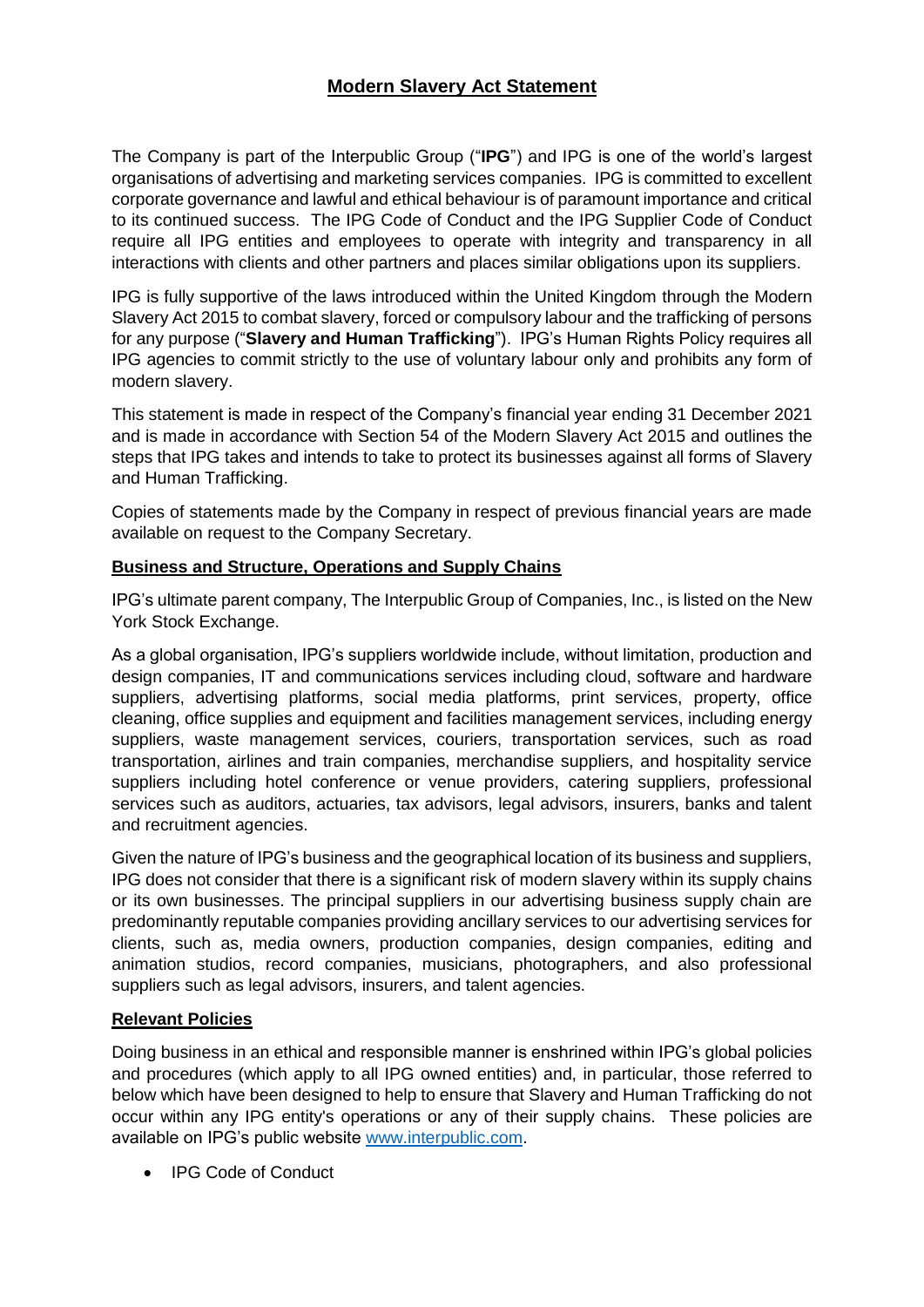- IPG Supplier Code of Conduct
- IPG Human Rights Policy
- Global Sourcing and Procurement and Third Party Supplier Due Diligence Guidelines
- Anti-Corruption Policies
- Sustainability Policy
- Interpublic Alert Line

IPG requires all its suppliers, employees, agents and subcontractors to adhere to the IPG Code of Conduct or the IPG Supplier Code of Conduct as appropriate while doing business with or on behalf of any entity within IPG. The IPG Supplier Code of Conduct specifically requires use of voluntary labour and prohibits slavery, servitude or the use of forced or compulsory labour and human or labour trafficking and requires all suppliers to comply with applicable laws. IPG communicates this Code and its requirements to relevant management, employees and suppliers worldwide.

IPG is also a participant in the United Nations Global Compact whose labour principles include:

Principle 3: business should uphold the freedom of association and the effective recognition of the right to collective bargaining;

Principle 4: the elimination of all forms of forced and compulsory labour;

Principle 5: the effective abolition of child labour; and

Principle 6: the elimination of discrimination in respect of employment and occupation.

### **Other Actions Taken to Address Modern Slavery Risks**

IPG sources its suppliers in a responsible manner under Global Sourcing and Procurement and Third Party Supplier Due Diligence Guidelines and fully expects and requires its suppliers to operate in full compliance with all applicable laws. Our standard terms of business attached to our Purchase Orders, and our supplier contract templates include warranties that the suppliers will comply, *inter alia*, with modern slavery laws. Under these terms, a failure by a supplier to comply with applicable laws (including as they relate to Slavery and Human Trafficking) would be a justifiable reason for such a relationship to be terminated.

When engaging suppliers, we ask them to complete a supplier questionnaire to confirm their structure, shareholdings and their agreement that they comply with our policies and Supplier Code of Conduct.

Risk control and assessment is a high priority for IPG and IPG carries out continuous reviews to improve its effectiveness. In this respect during 2021, IPG developed a new vendor onboarding platform which includes a modern slavery assessment for suppliers. The initial vendor request includes a specific question on whether the supplier supplies services in the UK. If the supplier responds yes to that request they are asked further basic questions about modern slavery compliance and whether or not they have issued a modern slavery statement. This platform is currently operating in the USA with the intention to extend its application across IPG's wider network including the UK.

As part of our robust compliance program to ensure we are conducting business with reputable suppliers and service providers, we have also established a global third party screening solution using the LexisNexis Compliance Database. The screening is conducted on all clients and vendors/suppliers when permissible by law.  IPG also uses Bureau Van Dijk Orbis and TransUnion TLOxp databases for enhanced screening. Ongoing screening is conducted on new Contractors/Suppliers/Service Providers as part of the onboarding procedures.  The screening is conducted against the following criteria: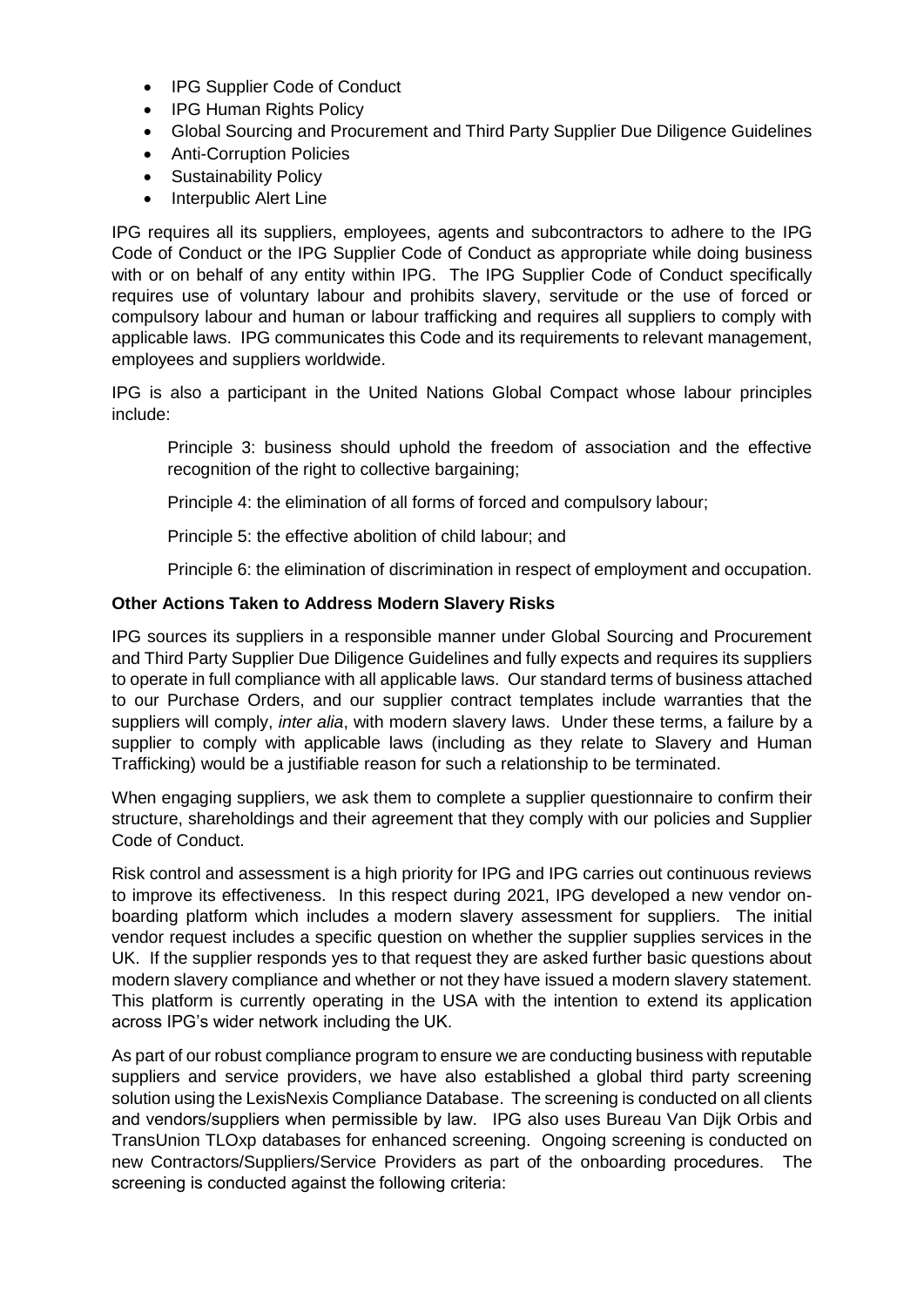- Named on an International or National Sanctions or Embargo List or Site, including OFAC, UN, EU, UKHMT, SECO and DFAT (Global Sanctions Lists).
- Listed on a Regulatory and/or Government Authority site, e.g. FINRA, USDOJ, SEC, FBI, HKMA, RBI and INTERPOL (Global Enforcement and Warning Lists).
- Politically Exposed Person (PEP) and direct family member or close business associate of PEP (Global PEP Lists).
- State Owned Entity, Enterprise or Company (SOE) and Members of the Board, Chairman, Senior Executives (Global SOE Lists).
- Reported in the reputable media as accused, questioned, investigated, arrested, charged or convicted for crime (Global Negative Media Lists).

Due to what we perceive to be a low risk of modern slavery within our industry and due to our rigorous on-boarding processes described above, we do not consider it necessary at this stage to audit our suppliers (or indeed their suppliers) to ensure that they are compliant with modern slavery laws. However, we would be prepared to do so should the need arise.

Compliance within the business is supported by a robust Internal Audit function which regularly conducts audits of our agencies in all their areas of business and works closely with the internal Legal Department to ensure compliance with all applicable laws and regulations. Most key agencies are audited once every three years. However, where we believe there may be an issue or concern in an agency, or where we consider an agency is operating in a high risk jurisdiction, or where an issue has been raised either formally or through the Alert Line, then that agency will be subject to an enhanced audit or investigation, if necessary with third party auditors, external law firms or tax investigators.

The Interpublic Alert Line, allows our employees or other concerned parties to raise concerns about any business conduct without fear of reprisal or retribution. The Alert Line number is included on Alert Line posters in all our agencies across the world, especially those in higher risk countries. It is also available on our IPG website, is brought to the attention of our employees in our compliance training and details of the Alert Line are included in our Supplier Code of Conduct. The Alert Line allows for any concerns to be raised anonymously and every complaint or claim made on the Alert Line is investigated.

IPG continues to build upon its robust compliance culture and seeks to maintain its high standards. As part of its ongoing efforts to ensure there is no Slavery or Human Trafficking in its supply chains it intends to identify improvements by reviewing its supplier engagement policies, contractual approaches and due diligence processes to continually monitor the risk of Slavery and Human Trafficking.

## **Training**

IPG's new hire Code of Conduct training which is provided to all new employees globally includes specific training on the risks of modern slavery and the need to carry out proper due diligence when engaging suppliers in order to ensure there is no Slavery or Human Trafficking in our supply chains.

On the basis that it remains our opinion that the risks of finding occurrences of modern slavery is relatively low risk in our supply chain, we have, as yet, not carried out additional specific modern slavery training for any of our agencies but this will be reviewed. We do conduct general compliance and Code of Conduct training on a regular basis and the risks of Modern Slavery are set out in the Code of Conduct.

### **Remediation**

If any instances of modern slavery were identified, through an audit or otherwise, we would immediately investigate and if we found failings with the relevant supplier, we would terminate the contract/s with that supplier, ensure that none of our businesses used that supplier in the